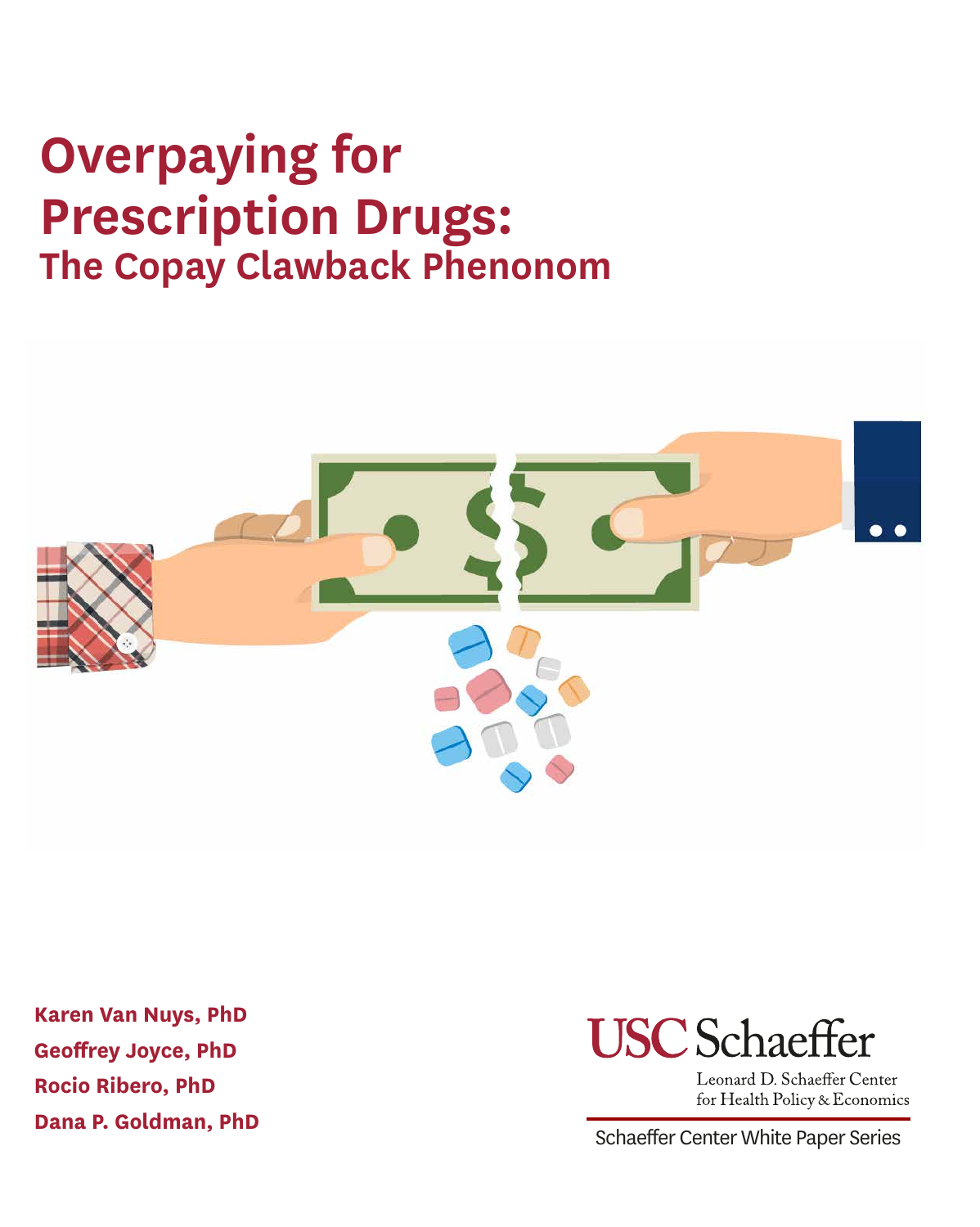#### **Overpaying for Prescription Drugs: The Copay Clawback Phenonom**

#### **AUTHOR AFFILIATIONS**

**Karen Van Nuys** is Executive Director of the life sciences innovation project at the USC Schaeffer Center

**Geoffrey Joyce** is Director of Health Policy at the USC Schaeffer Center and Chair of the Pharmaceutical & Health Economics Department at the USC School of Pharmacy

**Rocio Ribero** is a Project Specialist at the USC Schaeffer Center

**Dana P. Goldman** is the Leonard D. Schaeffer Director's Chair and Distinguished Professor at the University of Southern California

#### **ACKNOWLEDGEMENTS**

The authors are grateful to Sarah Brandon for research assistance.

#### **March 2018**

Support for this white paper was provided by the USC Leonard D. Schaeffer Center for Health Policy & Economics. The USC Schaeffer Center is funded through the support of the foundations, corporations, government agencies, individuals, the University of Southern California and our endowment. A list of donors can be found in our annual reports published online here. The views expressed in this research are those of the authors, and do not represent the views of the funders.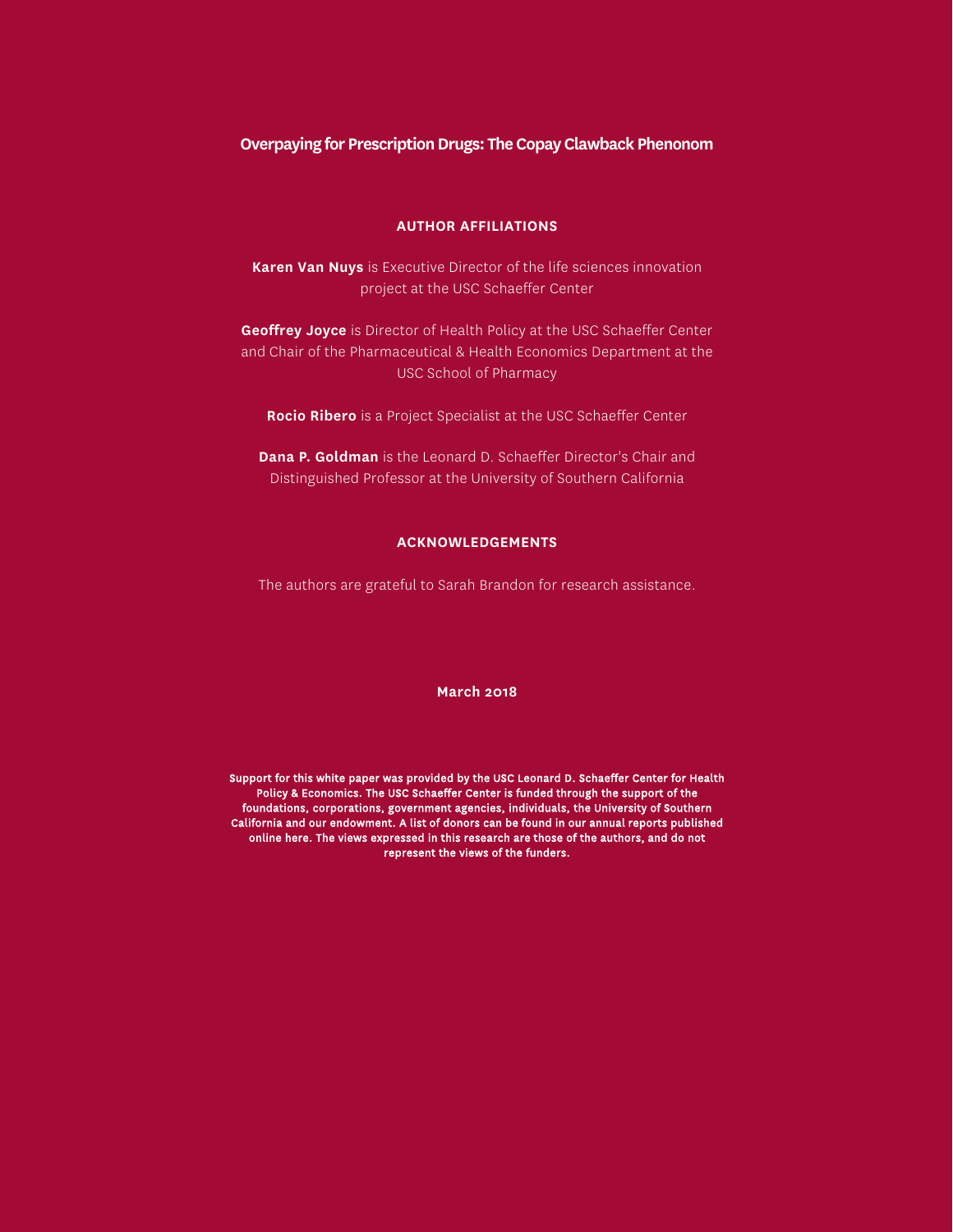### **ABSTRACT**

**Prescription drug overpayments (also known as "clawbacks") occur when commercially insured patients' copayments exceed the total cost of the drug to their insurer or pharmacy benefit manager. While the practice has been acknowledged and discussed in the media, it has never been quantified in large samples. We use pharmacy claims data from a large commercial insurer, combined with data on national average drug reimbursements, to identify claims that likely involved overpayments. In 2013, almost one quarter of filled pharmacy prescriptions (23%) involved a patient copayment that exceeded the average reimbursement paid by the insurer by more than \$2.00. Among these overpayment claims, the average overpayment is \$7.69. Overpayments are more likely on claims for generic versus brand drugs (28% vs. 6%), but the average size of the overpayment on generic claims is smaller (\$7.32 vs. \$13.46). In 2013, total overpayments amounted to \$135 million in our sample, or \$10.51 per covered life. With over 200 million Americans commercially insured in 2013, these findings suggest the practice of overpayments may account for a nonnegligible share of overall drug spending and patient out-of-pocket costs.** 

#### **INTRODUCTION**

Recent increases in prescription drug prices and patients' ability to afford them have received much attention from policymakers and the media, with particular focus on patients' out-of-pocket (OOP) expenditures for drugs. For insured patients, an important element of OOP spend is the copayment, a fixed dollar amount paid per prescription by the patient. The term "copayment" suggests that the patient and insurer are sharing the total cost of the drug — the patient pays the copayment, and the insurer pays the remaining cost. But recent investigations have shown that on some prescription claims, the total cost of the drug is less than the patient's copayment, and the insurer or pharmacy benefit manager (PBM) keeps the difference in what is known as a "clawback."1-9 Some pharmacists have expressed frustration that they are bound by "gag clauses" in their contracts with insurers and PBMs not to disclose to patients when they could save money by not using their insurance because of such practices.<sup>10,11</sup>

Numerous lawsuits have been filed against insurers<sup>12-21</sup> and pharmacies<sup>22,23</sup> for this practice, and several states have taken legislative steps to prevent it, including Maryland in 2007, Arkansas in 2015, Louisiana in 2016, and North Dakota, Georgia, Connecticut, Maine and Texas in 2017;<sup>24-31</sup> similar legislation is currently pending in North Carolina and New York.<sup>32,33</sup> For the most part, these investigations and lawsuits have relied on anecdotes and examples to demonstrate the phenomenon — we know of no analysis that uses large-scale data to quantify how frequently it occurs, or the dollar values involved. This is primarily due to the unavailability of reliable data on the prices actually paid by commercial insurers for prescription drugs.

In this paper, we analyze commercial pharmacy claims data combined with a short-lived national survey of pharmacies concerning the drug prices paid by commercial insurers, the National Average Retail Price, or NARP. Although NARP data provide a national average of transaction prices rather than the transaction prices themselves, comparing transaction-level copayments from pharmacy claims to the national average transaction price paid by commercial insurers provides a sense of how frequently these overpayments may be happening, and their general magnitude. We can also identify the types of drugs that are more likely to be subject to overpayments.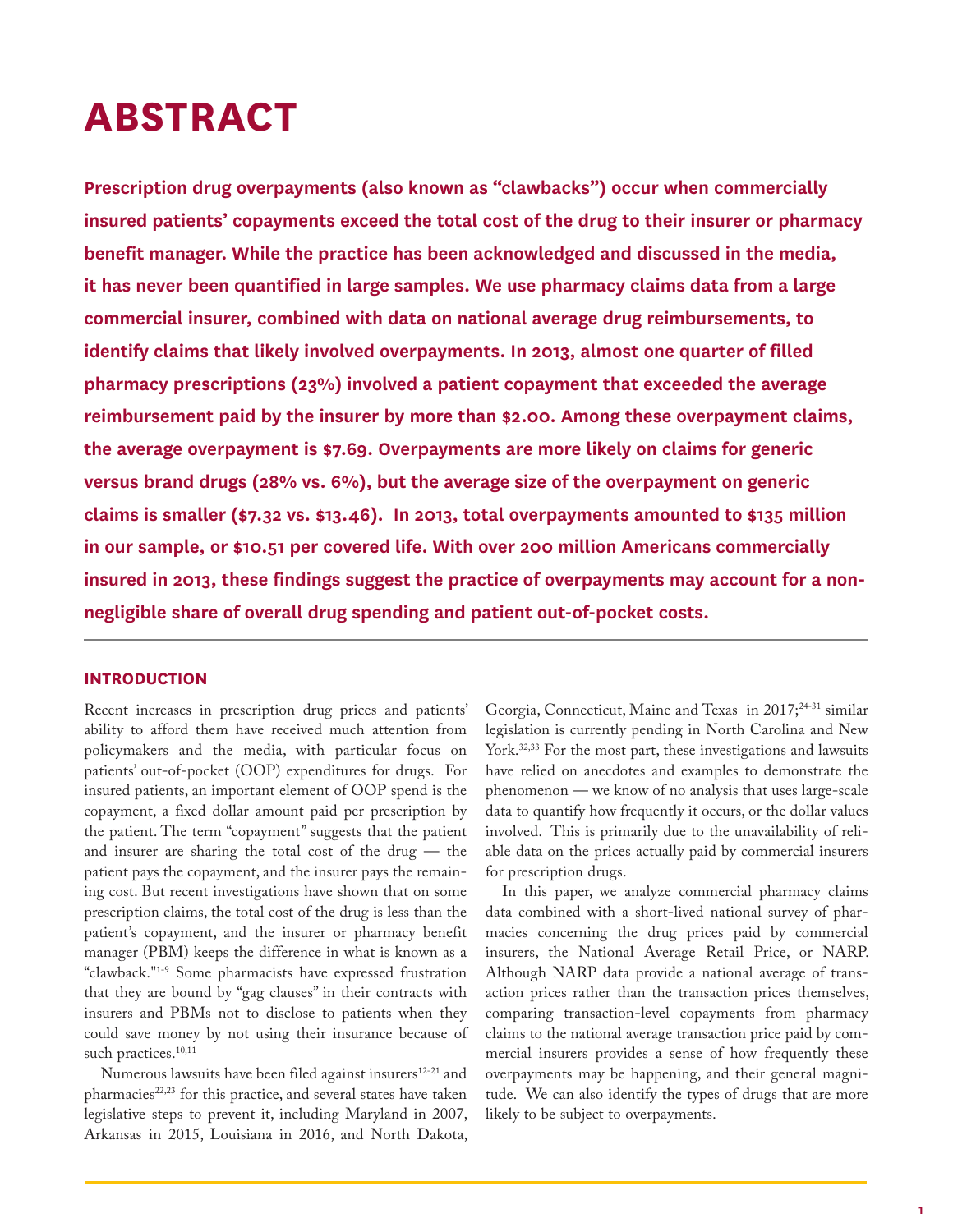|                  | <b>Number of Claims</b> | <b>Number of Claims with</b><br><b>Overpayment</b> | <b>Percentage of Claims Involving</b><br>Overpayment (95% CI) | <b>Mean Overpayment</b><br>(SD) |
|------------------|-------------------------|----------------------------------------------------|---------------------------------------------------------------|---------------------------------|
| <b>All Drugs</b> | 9,539,846               | 2,188,578                                          | 22.94% (22.91, 22.97)                                         | \$7.69(8.59)                    |
| Generic          | 7,295,525               | 2,055,024                                          | 28.17% (28.14, 28.20)                                         | \$7.32(7.43)                    |
| <b>Brand</b>     | 2,244,321               | 133,554                                            | 5.95% (5.92, 5.98)                                            | \$13.46(18.01)                  |

**Table 1: Frequency and Average Size of Overpayments, 2013**

Source: Optum Clinformatics<sup>TM</sup> Data Mart pharmacy claims, January-June 2013, and CMS NARP reimbursements from the same period. Confidence intervals are binomial.

#### **METHODS**

Pharmacies collect patients' copayments and pass them to PBMs, who then reimburse the pharmacy a negotiated rate to cover drug costs, dispensing fees, and any markup. Overpayments occur when the copayment exceeds the reimbursement negotiated between the PBM and the pharmacy. To assess the frequency of these overpayments, we compared copayments with the national average reimbursement received by pharmacies for commercially insured patients for the same prescription.

Our reimbursement data come from a survey by the Centers for Medicare & Medicaid Services which was published for six months beginning in January 2013, the National Average Retail Price. The survey was authorized in the Deficit Reduction Act of 2005, which sought to reduce spending on mandatory programs such as Medicaid. The Act provided for a monthly national survey of retail prices for Medicaid-covered outpatient drugs; these benchmarks could then be used by state Medicaid pharmacy programs to evaluate their reimbursement methods. NARP data are based on 50 million retail pharmacy transactions from independent and chain pharmacies nationwide. They measure per-unit mean reimbursement to retail pharmacies for commercially insured patients for over 4,000 common outpatient drugs, listed by 11-digit national drug code (NDC), and represent the total cost to the PBM, including dispensing fees and pharmacy markup.34

Our copayment data come from a 25 percent random sample of Optum Clinformatics™ Data Mart pharmacy claims from commercially insured patients in the first half of 2013. These data represent 9.5 million prescriptions filled by 1.6 million subscribers during that period. Each claim contains the name of the drug and its NDC, the quantity filled and the copayment paid by the beneficiary. Data from First Databank is used to characterize whether each NDC corresponds to a brand or generic drug.35

To identify overpayments, we compare the copayment on each claim to the NARP reimbursement on the same NDC for customers with commercial third-party insurance in the quarter when the claim was filled. Since NARP represents a national average, actual reimbursements will vary around that average; the fact that a copayment on one transaction exceeds the NARP reimbursement does not necessarily mean that the copayment exceeded the reimbursement on that specific transaction. Therefore, we conservatively identified overpayments only on claims in which the copayment exceeded the NARP by more than \$2.00 for reimbursements below \$20 or 10 percent of the NARP for reimbursements above \$20. We do not count overpayments on claims that had positive deductibles (0.2% of all claims).

#### **RESULTS**

Table 1 presents the frequency of overpayments and the average overpayment size overall and by generic status among the 2013 pharmacy claims data. Twenty-three percent of all claims involved an overpayment. The overpayment rate for generic drug claims was significantly larger than for brand drug claims (28.17% vs. 5.95%; *P*<0.001). Among claims with an overpayment, the mean overpayment size was \$7.69; the average overpayment was significantly larger for brand drug claims than for generics (\$13.46 vs. \$7.32; *P*<0.001).

Table 2 lists the 20 most commonly prescribed drugs in the claims data, the frequency with which each involved an overpayment, and the average size of the overpayment when it existed. Among the 20 most popular prescription drugs in 2013, nine involved overpayments more than 40 percent of the time. Claims for the most commonly prescribed drug, the narcotic hydrocodone-acetaminophen, involved an overpayment 36 percent of the time.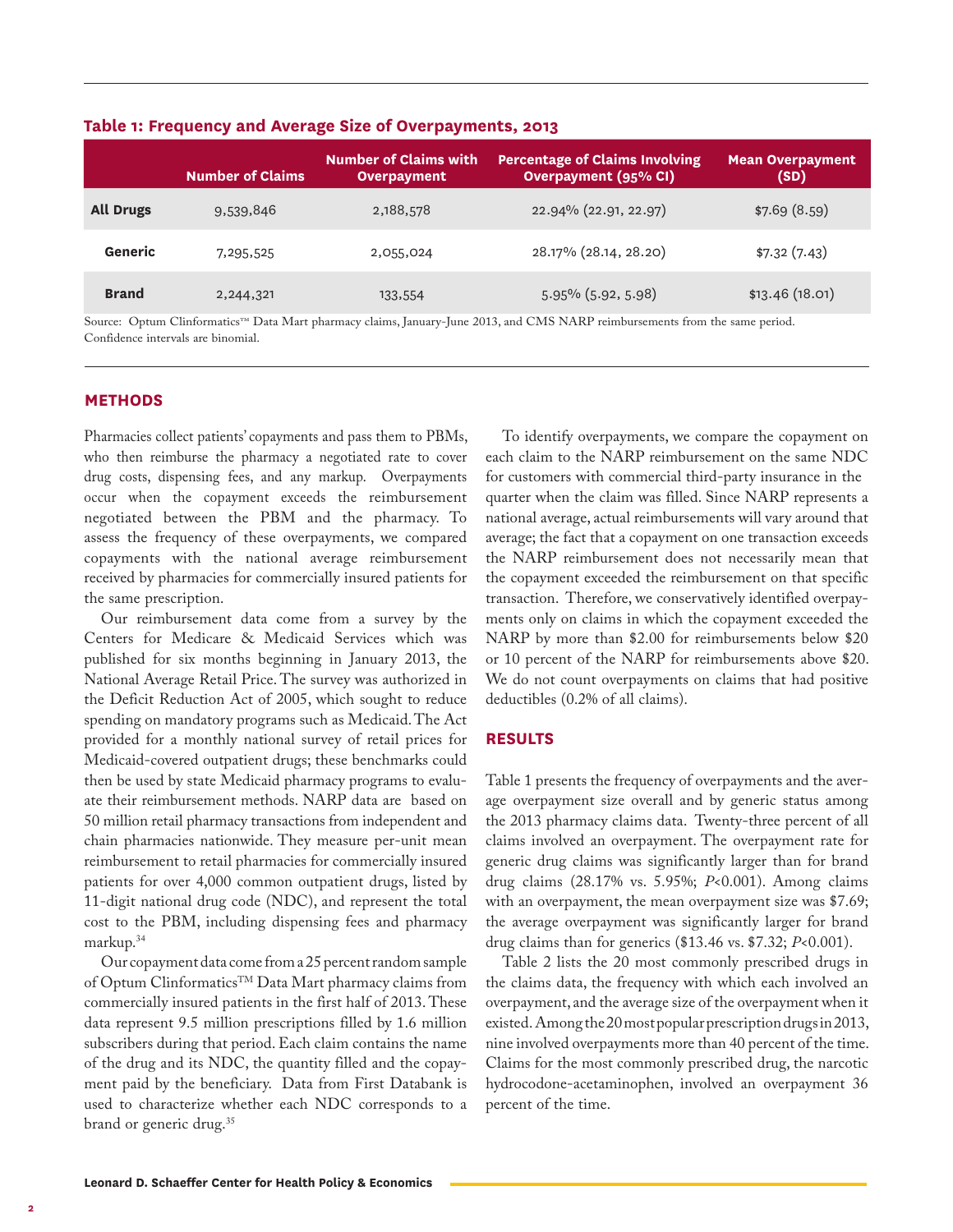| Rank by<br><b>Number</b><br>of<br><b>Claims</b> | <b>Drug Name</b>                                 | <b>Number of</b><br><b>Claims</b> | <b>Number of</b><br><b>Claims with</b><br><b>Overpayment</b> | <b>Percentage of Claims</b><br><b>Involving Overpayment</b><br>(95% CI) | <b>Average</b><br><b>Overpayment</b><br><b>Among</b><br><b>Claims with</b><br><b>Overpayment</b><br>(SD) | <b>Average</b><br><b>NARP</b> per<br><b>Prescription</b> |
|-------------------------------------------------|--------------------------------------------------|-----------------------------------|--------------------------------------------------------------|-------------------------------------------------------------------------|----------------------------------------------------------------------------------------------------------|----------------------------------------------------------|
| $\mathbf{1}$                                    | hydrocodone-<br>acetaminophen                    | 330,812                           | 119,587                                                      | 36.15% (35.99,36.31)                                                    | \$6.94(4.27)                                                                                             | \$12.67                                                  |
| $\overline{2}$                                  | levothyroxine sodium                             | 258,936                           | 108,910                                                      | 42.06% (41.87, 42.25)                                                   | \$6.12(4.82)                                                                                             | \$7.98                                                   |
| $\sqrt{3}$                                      | azithromycin                                     | 218,416                           | 38,600                                                       | 17.67% (17.51, 17.83)                                                   | \$8.53(7.12)                                                                                             | \$12.24                                                  |
| $\overline{4}$                                  | lisinopril                                       | 212,553                           | 103,612                                                      | 48.75% (48.53,48.96)                                                    | \$7.17 (6.08)                                                                                            | \$6.57                                                   |
| 5                                               | fluticasone propionate                           | 163,891                           | 3,427                                                        | $2.09\%$ $(2.02, 2.16)$                                                 | $$17.55\%$ (5.10)                                                                                        | \$22.44                                                  |
| 6                                               | simvastatin                                      | 162,241                           | 84,324                                                       | 51.97% (51.73, 52.22)                                                   | \$6.33(7.85)                                                                                             | \$8.16                                                   |
| $\sqrt{ }$                                      | atorvastatin calcium                             | 161,998                           | 12,199                                                       | 7.53% (7.40, 7.66)                                                      | \$8.82 (11.20)                                                                                           | \$24.52                                                  |
| 8                                               | omeprazole                                       | 157,964                           | 17,858                                                       | 11.31% (11.15, 11.46)                                                   | \$10.34(11.05)                                                                                           | \$16.38                                                  |
| $\mathsf 9$                                     | amoxicillin                                      | 153,293                           | 54,770                                                       | 35.73% (35.49, 35.97)                                                   | \$6.21(4.70)                                                                                             | \$7.28                                                   |
| 10                                              | amlodipine besylate                              | 150,060                           | 89,688                                                       | 59.77% (59.52, 60.02)                                                   | \$6.98 (7.99)                                                                                            | \$7.34                                                   |
| 11                                              | sertraline hydrochloride                         | 128,829                           | 60,328                                                       | 46.83% (46.56,47.10)                                                    | \$5.94(6.90)                                                                                             | \$9.22                                                   |
| 12                                              | amoxicillin trihydrate/<br>potassium clavulanate | 113,724                           | 3,636                                                        | 3.20% (3.10,3.30)                                                       | \$12.07(7.73)                                                                                            | \$22.93                                                  |
| 13                                              | zolpidem tartrate                                | 111,616                           | 67,516                                                       | 60.49% (60.20, 60.78)                                                   | \$6.48(6.99)                                                                                             | \$7.42                                                   |
| 14                                              | Ventolin HFA (albuterol<br>sulfate)**            | 105,818                           | 198                                                          | 0.19% (0.16, 0.22)                                                      | \$19.95 (15.00)                                                                                          | \$44.61                                                  |
| 15                                              | Crestor (rosuvastatin<br>calcium)**              | 102,596                           | 105                                                          | $0.10\%$ (0.08, 0.12)                                                   | \$14.56(20.09)                                                                                           | \$205.10                                                 |
| 16                                              | metformin hydrochloride                          | 97,015                            | 32,548                                                       | $33.55\%$ (33.25, 33.85)                                                | \$6.72(6.79)                                                                                             | \$8.11                                                   |
| 17                                              | hydrochlorothiazide                              | 95,837                            | 45,905                                                       | 47.90% (47.58, 48,22)                                                   | \$6.86(4.13)                                                                                             | \$4.97                                                   |
| 18                                              | metoprolol succinate                             | 91,904                            | 19,995                                                       | 21.76% (21.49, 22.02)                                                   | \$13.21(13.97)                                                                                           | \$30.85                                                  |
| 19                                              | citalopram hydrobromide                          | 89,521                            | 42,916                                                       | 47.94% (47.61, 48.27)                                                   | \$7.08(7.49)                                                                                             | \$6.55                                                   |
| 20                                              | prednisone                                       | 88,675                            | 44,508                                                       | 50.19% (49.86, 50.52)                                                   | \$6.79(3.72)                                                                                             | \$4.42                                                   |

#### **Table 2: Frequency and Average Magnitude of Overpayments Among Claims with Overpayment for the 20 Most Frequently Prescribed Drugs, 2013**

Source: Optum Clinformatics<sup>TM</sup> Data Mart pharmacy claims, January-June 2013, and CMS NARP reimbursements from the same period. Confidence intervals are binomial.

\*\*Branded therapy.

For the drugs on this list, the average dollar value of the overpayment, when one existed, ranged from \$5.94 on sertraline hydrochloride (an antidepressant), to \$19.95 on Ventolin HFA (an inhaled bronchodilator). For sixteen of these 20 most commonly prescribed drugs, the size of the average overpayment was more than 50 percent of the NARP reimbursement for the drug.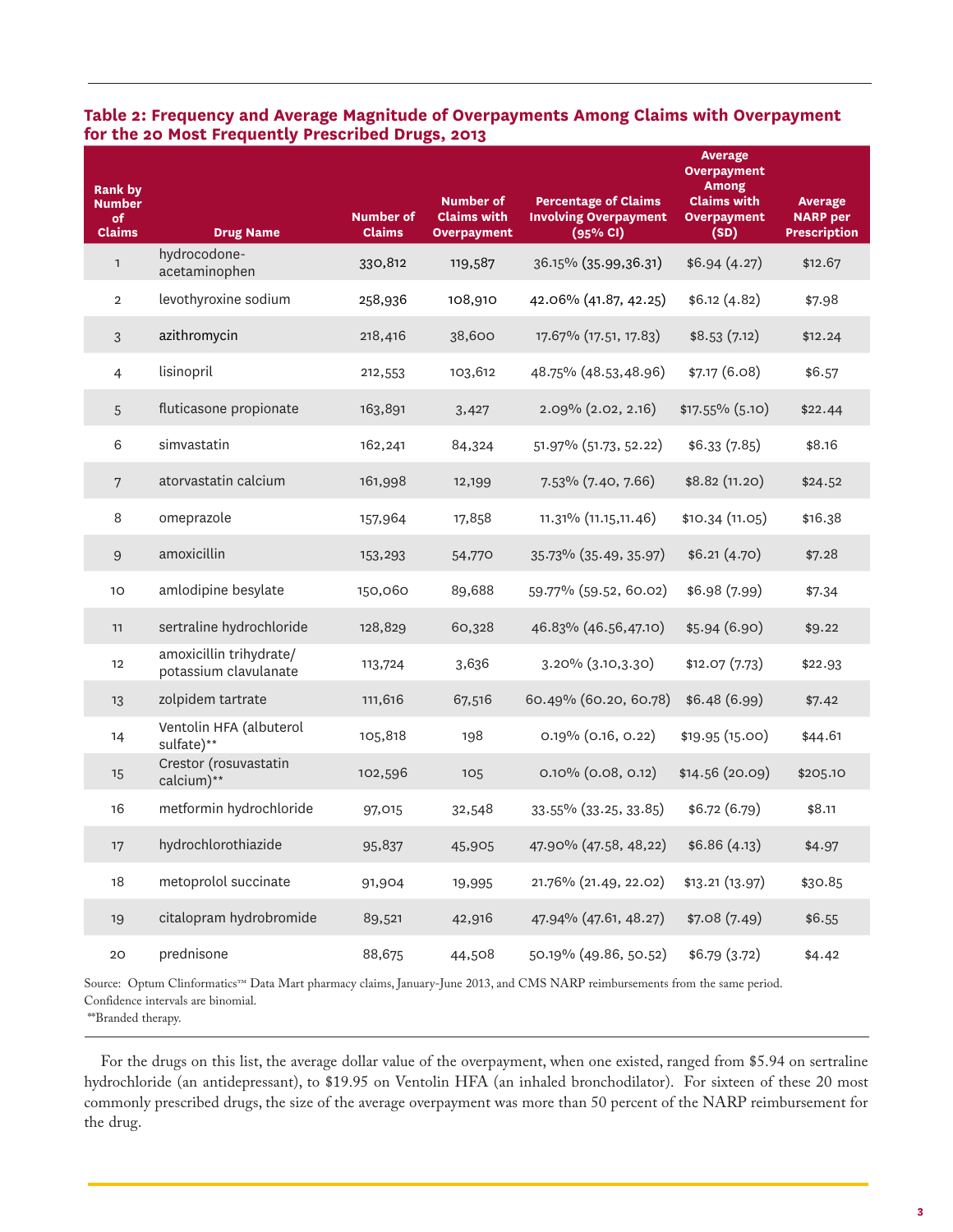|  |  | Table 3: Top 20 Drugs with Highest Frequency of Overpayments, 2013 |  |  |
|--|--|--------------------------------------------------------------------|--|--|
|--|--|--------------------------------------------------------------------|--|--|

| <b>Rank by</b><br><b>Frequency of</b><br><b>Overpayment</b> | <b>Drug Name</b>                                     | <b>Number</b><br>of<br><b>Claims</b> | <b>Number of</b><br><b>Claims with</b><br><b>Overpayment</b> | <b>Percentage of Claims</b><br><b>Involving Overpayment</b><br>(95% CI) | <b>Average</b><br><b>Overpayment</b><br><b>Among</b><br><b>Claims with</b><br><b>Overpayment</b><br>(SD) | <b>Average</b><br><b>NARP</b> per<br><b>Prescription</b> |
|-------------------------------------------------------------|------------------------------------------------------|--------------------------------------|--------------------------------------------------------------|-------------------------------------------------------------------------|----------------------------------------------------------------------------------------------------------|----------------------------------------------------------|
| $\mathbf{1}$                                                | zolpidem tartrate                                    | 111,616                              | 67,516                                                       | 60.49% (60.20, 60.78)                                                   | \$6.48(6.99)                                                                                             | \$7.42                                                   |
| $\overline{2}$                                              | amlodipine besylate                                  | 150,060                              | 89,688                                                       | 59.77% (59.52, 60.02)                                                   | \$6.98 (7.99)                                                                                            | \$7.34                                                   |
| 3                                                           | flurazepam hydrochloride                             | 464                                  | 273                                                          | 58.84% (54.21, 63.35)                                                   | \$4.58(2.85)                                                                                             | \$7.76                                                   |
| $\overline{4}$                                              | Cheratussin AC (guaifenesin/<br>codeine phosphate)** | 27,712                               | 16,088                                                       | 58.05% (57.47, 58.64)                                                   | \$6.20(3.58)                                                                                             | \$5.19                                                   |
| 5                                                           | temazepam                                            | 18,292                               | 10,391                                                       | 56.81% (56.08, 57.53)                                                   | \$5.54(4.51)                                                                                             | \$8.20                                                   |
| $\,$ 6                                                      | Guaifenesin AC (guaifenesin/<br>codeine phosphate)** | 1,095                                | 622                                                          | 56.80% (53.81,59.76)                                                    | \$7.67(5.44)                                                                                             | \$6.12                                                   |
| $7\phantom{.}$                                              | benztropine mesylate                                 | 2,392                                | 1,333                                                        | 55.73% (53.71, 57.73)                                                   | \$5.73(3.45)                                                                                             | \$6.64                                                   |
| 8                                                           | meloxicam                                            | 59,711                               | 33,002                                                       | 55.27% (54.87, 55.67)                                                   | \$7.52(5.64)                                                                                             | \$5.88                                                   |
| 9                                                           | Bromfed DM (bromphenira-<br>mine/pseudoephed/dm)**   | 7,535                                | 4,155                                                        | 55.14% (54.01, 56.27)                                                   | \$15.46(14.59)                                                                                           | \$26.63                                                  |
| 10                                                          | Nitrostat (nitroglycerin)**                          | 5,365                                | 2,802                                                        | 52.23% (50.88, 53.57)                                                   | \$7.21(5.05)                                                                                             | \$14.00                                                  |
| 11                                                          | misoprostol                                          | 1,745                                | 910                                                          | 52.15% (49.77, 54.52)                                                   | \$6.82(2.90)                                                                                             | \$17.45                                                  |
| 12                                                          | Armour thyroid (thyroid,<br>pork)**                  | 20,671                               | 10,765                                                       | 52.08% (51.39, 52.76)                                                   | \$7.43(5.40)                                                                                             | \$10.00                                                  |
| 13                                                          | simvastatin                                          | 162,241                              | 84,324                                                       | 51.97% (51.73, 52.22)                                                   | \$6.33(7.85)                                                                                             | \$8.16                                                   |
| 14                                                          | lidocaine hydrochloride<br>viscous                   | 5,610                                | 2,911                                                        | 51.89% (50.57, 53.20)                                                   | \$9.75(8.41)                                                                                             | \$9.57                                                   |
| 15                                                          | prednisone                                           | 88,675                               | 44,508                                                       | 50.19% (49.86, 50.52)                                                   | \$6.79(3.72)                                                                                             | \$4.42                                                   |
| 16                                                          | guaifenesin-codeine                                  | 265                                  | 133                                                          | 50.19% (44.01, 56.37)                                                   | \$5.23(2.89)                                                                                             | \$5.63                                                   |
| 17                                                          | metoprolol tartrate                                  | 54,768                               | 27,386                                                       | 50.00% (49.58, 50.42) \$6.73 (5.53)                                     |                                                                                                          | \$6.02                                                   |
| 18                                                          | atenolol-chlorthalidone                              | 7,310                                | 3,648                                                        | 49.90% (48.75, 51.06)                                                   | \$7.33(8.88)                                                                                             | \$7.84                                                   |
| 19                                                          | acetaminophen-codeine                                | 27,543                               | 13,713                                                       | 49.79% (49.20, 50.38)                                                   | \$6.00(3.42)                                                                                             | \$7.77                                                   |
| $20$                                                        | prednisolone                                         | 5,313                                | 2,620                                                        | 49.31% (47.96, 50.67)                                                   | \$6.92(5.44)                                                                                             | \$7.80                                                   |

Source: Optum Clinformatics<sup>TM</sup> Data Mart pharmacy claims, January-June 2013, and CMS NARP reimbursements from the same period. Confidence intervals are binomial.

Drugs with fewer than 100 claims with overpayments are excluded.

\*\*Branded therapy.

Table 3 presents the 20 drugs most likely to involve an overpayment. The top drug, zolpidem tartrate (a popular insomnia treatment), involved an overpayment 60.5 percent of the time, followed by amlodipine besylate (a calcum channel blocker; 60%), flurazepam hydrochloride (another insomnia medication; 59%), and Cheratussin AC (a narcotic cough suppressant/ expectorant; 58%). The list includes medications for a wide range of common conditions, including insomnia, high cholesteral, hypertension, pain, cough, and inflammation.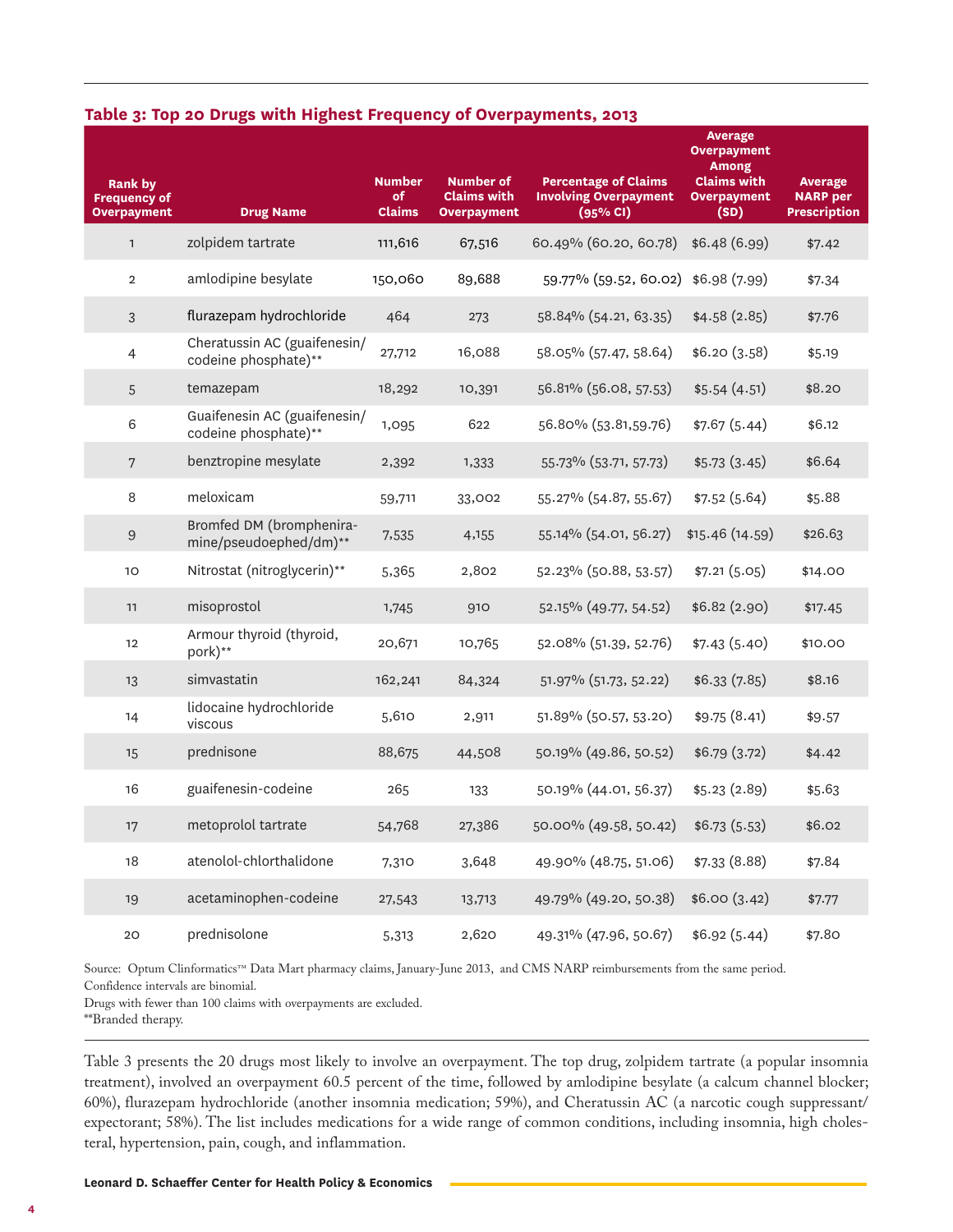

#### **Figure 1: Distribution of Overpayments by Overpayment Value, 2013**

Source: Optum Clinformatics<sup>TM</sup> Data Mart pharmacy claims, January-June 2013, and CMS NARP reimbursements from the same period.

Figure 1 shows the distribution of average overpayments among claims with overpayment. While 12 percent of all overpayments were worth less than \$3, sixty percent were worth \$5 or more. Eighteen percent of all overpayments were worth \$10 or more per claim. Among claims for brand drugs with overpayments, 42 percent involve overpayments worth \$10 or more.

#### **OVERPAYMENTS IN MEDICARE PART D**

To explore the validity of our overpayment measurement method, we applied the same method described above to Medicare Part D claims of a 20 percent random sample of Medicare beneficiaries in 2013. This analysis was restricted to non-subsidized beneficiaries filing claims in the nondeductible phase of their coverage. We would expect to find very few overpayments among Medicare claims, since Medicare outlaws the practice of overpayments. Specifically, the Prescription Drug Benefit Manual states that "Part D sponsors must ensure that their payment systems are set up to charge beneficiaries the lesser of a drug's negotiated price or applicable copayment amount in all phases of the benefit."36 Despite this requirement, some overpayments do apparently occur on Medicare claims — the National Community Pharmacists Association surveyed their members about overpayments in 2016; 59 percent of survey respondents reported that overpayments were indeed taking place on Medicare Part D claims in their practices.<sup>37</sup> Nevertheless, we would expect to find fewer overpayments taking place in Medicare claims compared to commercial claims.

In fact, when we compare the copayments on Medicare Part D claims to NARP reimbursements, we find only 3.3 percent of Medicare claims involving an overpayment as defined by our methods. These results are summarized in Table 4.

#### **Table 4: Frequency and Average Size of Overpayments in Medicare Part D, 2013**

|                  | <b>Number of Claims</b> | <b>Number of Claims with</b><br><b>Overpayment</b> | Percentage of Claims Involving<br><b>Overpayment (95% CI)</b> | <b>Mean Overpayment</b><br>(SD) |
|------------------|-------------------------|----------------------------------------------------|---------------------------------------------------------------|---------------------------------|
| <b>All Drugs</b> | 40,634,384              | 1,332,475                                          | $3.28\%$ $(3.27,3.28)$                                        | \$4.98(5.51)                    |
| Generic          | 34,634,299              | 1,298,940                                          | $3.75\%$ $(3.74, 3.76)$                                       | \$4.96(5.30)                    |
| <b>Brand</b>     | 6,000,085               | 33,535                                             | $0.56\%$ (0.55, 0.56)                                         | \$5.89(10.84)                   |

Source: Medicare Part D Pharmacy claims for non-deductible non-low-income-subsidy beneficiaries, January-June 2013, and CMS NARP reimbursements from the same period. Confidence intervals are binomial.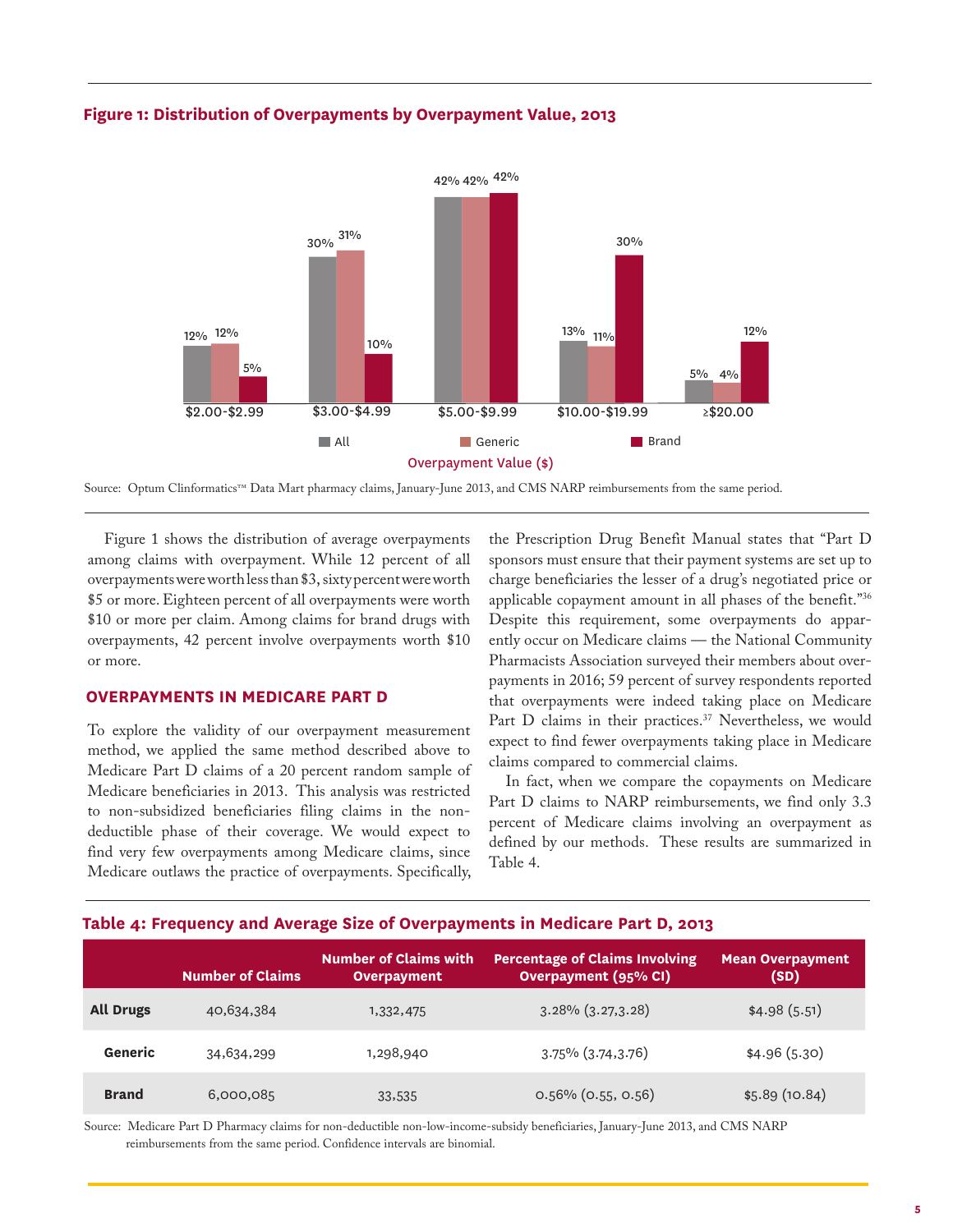#### **DISCUSSION**

Despite growing legal and regulatory concerns regarding prescription drug overpayments, large-scale empirical analyses of the phenomenon have been lacking. To our knowledge, this is the first example of such an analysis. Using data from the first half of 2013 — the only period for which survey data on actual reimbursements were available — we find that overpayments occurred on 28 percent of commercial pharmacy claims for generic drugs and 6 percent for brand drugs. While these figures may seem surprisingly high, one analyst has commented that overpayments are "far from outliers," occurring on 10 percent of pharmacy transactions.<sup>9</sup> Another anecdotal estimate by an independent pharmacist puts the figure at 20 to 25 percent of claims in 2016.<sup>1</sup> Our results are consistent with these anecdotal estimates, and suggest that the practice is not rare.

Overpayments appeared on a wide variety of frequentlyprescribed drugs, including anti-inflammatories, statins, antibiotics, diuretics, cough and cold, sleeping aids and antihypertensive medications. While average overpayments were relatively small on a per-claim basis (\$7.69 on average), the popularity of the drugs with overpayments means that the total dollar amount associated with the practice was significant. In our dataset alone, we estimated that total overpayments were worth over \$135 million in 2013, or \$10.51 per member per year. By comparison, one large PBM reported its clients spent \$10.67 per member on metformin in 2016.<sup>38</sup> With over 200 million Americans covered by commercial insurance in 2013,<sup>39</sup> such overpayments could account for significant total costs.

#### *Policy Implications*

While our data do not speak directly to the question of who benefits from overpayments, pharmacists report that insurers and pharmacy benefit managers keep the overpayments as profit.1,2 As such, overpayments directly increase patient OOP expenditures. Previous research has shown that cost-related medication non-adherence is common and associated with increased use of medical services and negative health outcomes.<sup>40</sup> By raising patient costs at the point of sale, overpayments are likely to exacerbate these effects, and measures that discourage or prohibit the practice should be considered as opportunities to reduce patients' OOP expenditures.

Some states, including Maryland, Arkansas, Louisiana, North Dakota, and Georgia have already banned the practice of overpayments. Recent legislation passed in Minnesota, Louisiana, Georgia, North Dakota, Connecticut, Maine, and Nevada specifically bans gag clauses that prevent pharmacists from disclosing actual prices of drugs to customers.<sup>25-29, 41-42</sup> As the purpose of such gag clauses is to keep patients in the dark when they are overpaying, eliminating these clauses will

enable patients to better protect themselves from the practice. The now-discontinued NARP survey allowed us to examine the frequency and size of overpayments. Reinstating that survey or a variation of it, such as that recently mandated in Florida<sup>43</sup> for the 300 most commonly prescribed drugs, would enable ongoing monitoring of the practice.

#### *Limitations*

A key limitation of our analysis is the lack of transactionlevel data on the insurer- or PBM-negotiated reimbursement paid on each prescription. Instead we used NARP data, which capture average transaction prices paid by commercial insurers, including dispensing fees. While NARP is considered an accurate measure of average transaction prices, transaction-level variation by geography, payer, or pharmacy will be subsumed into the average. We therefore calculated overpayments conservatively, as the difference between actual copay and national average reimbursement, minus a buffer equal to the greater of \$2 or 10 percent of the average reimbursement. As an estimate of the actual overpayments that could be measured if the reimbursement on each transaction were available, our overpayment measure may be too high or too low. Data on transaction-level reimbursements would be needed to solve this issue definitively.

Additionally, NARP reimbursement data are available only for the first half of 2013, and our pharmacy claims data come from a single large insurer, which may not be representative of the commercially insured population in the US. The current prevalence of overpayments nationwide, and their magnitude, could be higher or lower.

#### **CONCLUSION**

Many US patients struggle to afford their out-ofpocket healthcare expenses, and cost-related medication non-adherence is common, leading to higher medical expenditures and poorer health outcomes. At the same time, the US healthcare system is grappling with issues of how to afford innovative therapies such as hepatitis C cures and cancer immunotherapies that meaningfully improve patient outcomes, medical expenditures and overall social welfare. Game-changing therapies for highprevalence diseases like diabetes and Alzheimer's may soon be on the horizon, adding to the affordability challenge. In such an environment, every opportunity should be taken to create room in existing healthcare budgets to afford such innovations. While eliminating overpayments cannot generate enough savings to solve this problem completely, it would be a step in the right direction.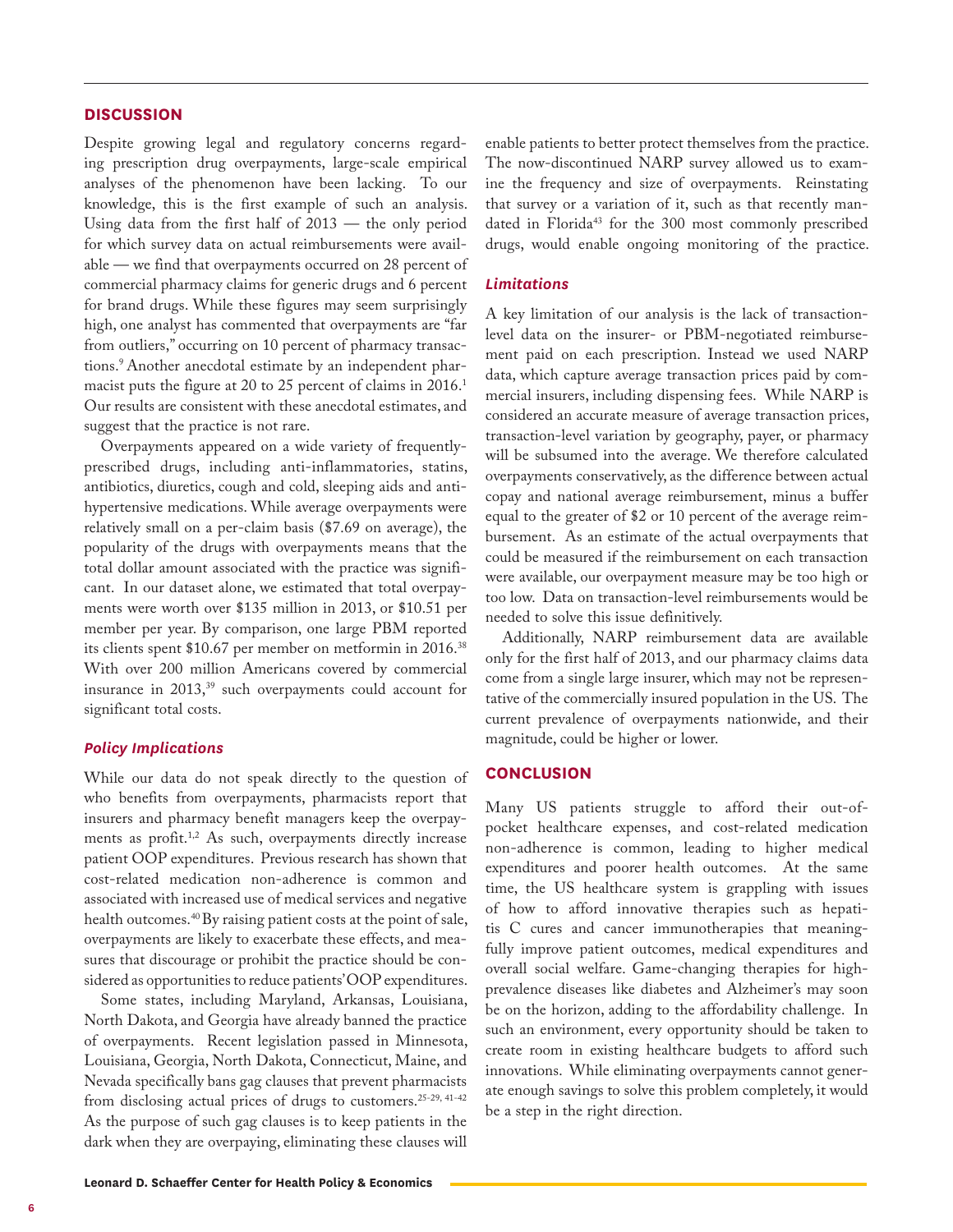#### **REFERENCES**

**1.** Olstad, Jay and Ekert, Steve. Who's Profiting from Prescription Overcharges? KARE11 Minneapolis. [Online] November 18, 2016. Retrieved on May 17, 2017 from:

http://www.kare11.com/news/investigations/whosprofiting-from-prescription-overcharges/347424661

**2.** WRAL Investigates. Buying generic medication? You might be paying too much. WRAL.com. Updated Nov, 4, 2014. Retrieved May 17, 2017 from:

http://www.wral.com/buying-generic-medication-youmight-be-paying-too-much/14142893/

**3.** Appleby, Julie. Filling a prescription? You might be better off paying cash. Kaiser Health News. [Online] June 24, 2016. Retrieved October 18, 2017 from:

http://khn.org/news/filling-a-prescription-you-mightbe-better-off-paying-cash/

**4.** Belk, David. Are you paying way too much for your medications? The Huffington Post - The Blog. Updated December 14, 2013 Retrieved October 23, 2017 from:

https://www.huffingtonpost.com/david-belk/healthcare-costs b 4066552.html

**5.** Mahony, Edmund H. Cigna Accused of Cheating Prescription Drug Buyers. Hartford Courant. October 14, 2016 Retrieved October 24, 2017 from:

[http://www.courant.com/news/connecticut/hc-prescrip](http://www.courant.com/news/connecticut/hc-prescription-benefit-class-action-1015-20161014-story.html)tion-benefit-class-action-1015-20161014-story.html

- **6.** Milano, Ashley. Humana Class Action Says Insurance Co. Inflates Prescription Copays. Top Class Actions. November 15, 2016 Retrieved October 23, 2017 from: https://topclassactions.com/lawsuit-settlements/lawsuit-news/349419-humana-class-action-says-insuranceco-inflates-prescription-copays/
- **7.** Hiltzik, Michael. The 'clawback': Another hidden scam driving up your prescription prices. Los Angeles Times. August 9, 2017 Retrieved October 23, 2017 from: http://www.latimes.com/business/hiltzik/la-fi-hiltzikclawback-drugs-20170809-story.html
- **8.** Zurik, L. and T. Wright. United/Optum defends prescription 'overpayment program'. FOX 8 WVUE New Orleans May 9, 2016 Retrieved October 23, 2017 from: http://www.fox8live.com/story/31927914/zurik-unitedoptum-defends-prescription-overpayment-program
- **9.** Bilski, Jared. The 'clawback' crisis: Is your pharmacy benefit manager ripping you off? CFO Daily News March 30, 2017 Retrieved February 23, 2018 from: http://www.cfodailynews.com/the-clawback-crisis-isyour-pharmacy-benefit-manager-ripping-you-off/
- **10.** Probasco, Jim. Why Pharmacists Can't Warn You About Over-Priced Drugs. Investopedia March 21, 2017 Retrieved October 23, 2017 from:

[http://www.investopedia.com/insights/why-pharma](https://www.investopedia.com/insights/why-pharmacists-cant-warn-you-about-overpriced-drugs/)cists-cant-warn-you-about-overpriced-drugs/

**11.** Hopkins, Jared S. You're Overpaying for Drugs and Your Pharmacist Can't Tell You. Bloomberg News. February 24, 2017. Retrieved October 18, 2017 from:

https://www.bloomberg.com/news/articles/2017-02-24/ sworn-to-secrecy-drugstores-stay-silent-as-customersoverpay

**12.** Perry et al v. Cigna Corporation et al (D. Conn. 2016) Case 3:16-cv-01904 Document 1 Filed November 17, 2016 Retrieved October 23, 2017 from:

http://wvue.images.worldnow.com/library/46af372a-73fd-450a-a77e-8f26561ceb9a.pdf

**13.** Mohr et al v. UnitedHealth Group Inc. et al (D. Minn. 2016) Case 0:16-cv-03352-JNE-BRT Document 4 Filed October 4, 2016 Retrieved October 19, 2017 from:

https://consumermediallc.files.wordpress. com/2016/10/4.pdf

**14.** Watson et al v. OptumRx, Inc. et al (D. Cal 2016) Case 8:16-cv-02106 Document 1 Filed November 23, 2016 Retrieved October 23, 2017 from:

https://www.bloomberglaw.com/public/desktop/ document/Watson\_v\_OptumRX\_Inc\_et\_al\_Docket\_ No\_816cv02106\_CD\_Cal\_Nov\_23\_201?1508791093

**15.** Waldrop et al v. Humana, Inc. and Humana Pharmacy Solutions, Inc. (D. Kentucky 2016) Civil No. 3:16-cv-706-GNS Filed November 10, 2016 Retrieved October 23, 2017 from:

https://www.courthousenews.com/wp-content/ uploads/2016/11/Humana.pdf

**16.** Davis et al v. OptumRx, Inc., Cigna Health and Life Insurance Company et al Case 8:16-cv-02165-DOC-JCG (D. Cal 2016) Document 1 Filed December 7, 2016 Retrieved October 23, 2017 from: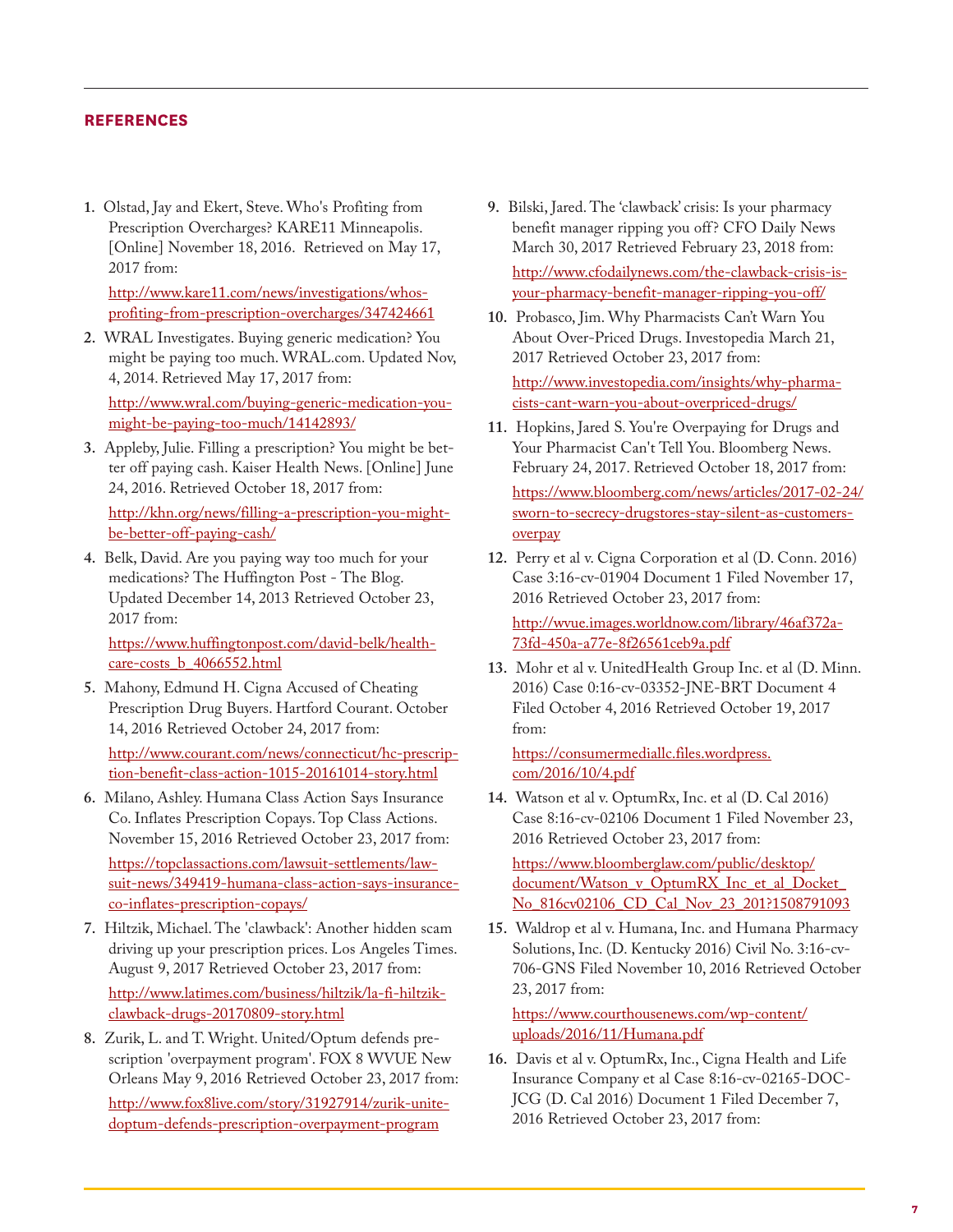https://www.courtlistener.com/docket/4555321/gaildavis-v-optumrx-inc/

**17.** Fellgren, Hawks et al v. UnitedHealth Group Inc. et al (D. Minn. 2016) Case No. 0:16-cv-03914-JNE-BRT Filed November 15, 2016 Retrieved October 23, 2017 from:

http://www.krcomplexlit.com/wp-content/ uploads/2017/01/FirstAmendedComplaint012017.pdf

**18.** Mastra et al v. UnitedHealth Group Inc. et al (D. Minn 2016) Case 0:16-cv-04119-JNE-BRT Document 1 Filed December 8, 2016 Retrieved October 23, 2017 from:

https://www.law360.com/dockets/download/5849ec3c6 13d04110b000007?doc\_url=https%3A%2F%2Fecf.mnd. uscourts.gov%2Fdoc1%2F10116495057&label=Case+Fil ing

**19.** Negron et al v. Cigna Corporation and Cigna Health and Life Insurance Company (D. Conn. 2016) Civil No.16-cv-1702 Class Action Complaint Demand for Jury Trial Filed October 13, 2016 Retrieved October 23, 2017 from:

http://www.trbas.com/media/media/acro[bat/2016-10/70101951992280-14091252.pdf](http://www.trbas.com/media/media/acrobat/2016-10/70101951992280-14091252.pdf)

**20.** Smith et al v. United HealthCare Services, Inc. and United HealthCare Insurance Company (D. Minn. 2004) Case 0:00-cv-01163-ADM-AJB Document 119 Filed November 8, 2004 Retrieved October 23, 2017 from:

http://files.courthousenews.com/2016/10/06/Settlement. pdf

- **21.** Stevens et al v. UnitedHealth Group Inc. et al (D. Minn. 2016) Case 0:16-cv-03496-JNE-BRT Filed October 14, 2016 Retrieved October 20, 2017 from: https://www.scott-scott.com/cnt/cp/unitedhealth\_ group\_complaint.pdf
- **22.** Schultz et al v. CVS Health Corporation (D. Rhode Island 2017) Case 1:17-cv-00359 Document 1 Filed August 7, 2017 Retrieved October 23, 2017 from:

https://www.bloomberglaw.com/public/desktop/document/Schultz\_v\_CVS\_Health\_ [Docket\\_No\\_117cv00359\\_DRI\\_Aug\\_07\\_2017\\_](https://www.bloomberglaw.com/public/desktop/document/Schultz_v_CVS_Health_Docket_No_117cv00359_DRI_Aug_07_2017_Court_D/1?1508787047) Court\_D/1?1508787047

**23.** Grabstald et al v. Walgreens Boots Alliance, Inc., (N. D. of Ill 2016) Case: 1:17-cv-05789 Document #: 1 Filed: August 9, 2017 Retrieved October 23, 2017 from:

https://www.hbsslaw.com/uploads/case\_downloads/ [wagreens-clawback/hagens-berman-grabstald-v-wal](https://www.hbsslaw.com/uploads/case_downloads/wagreens-clawback/hagens-berman-grabstald-v-walgreens-generic-drug-overpricing-clawback.pdf)greens-generic-drug-overpricing-clawback.pdf

**24.** State of Arkansas. Regular Session, 2015. Senate

Bill 542. An Act to Modify the Responsibilities of a Pharmacy Benefits Manager and Patient Rights Regarding Payment for Pharmacists Services; and for Other Purposes. Enacted April 4, 2015 Retrieved October 30, 2017 from:

http://www.arkleg.state.ar.us/assembly/2015/2015R/ Pages/BillInformation.aspx?measureno=SB542

**25.** State of Connecticut Public Health Committee. An Act Concerning Contracts Between a Pharmacy and a Pharmacy Benefits Manager, The Bidirectional Exchange of Electronic Health Records and The Charging of Facility Fees by a Hospital or Health System. CT-SS Bill No. 445. Public Act No. 17-241. 2017. Enacted July 10, 2017. Effective date January 1, 2018. Retrieved October 18, 2017 from:

https://www.cga.ct.gov/2017/ACT/pa/pdf/2017PA-00241-R00SB-00445-PA.pdf

**26.** State of Georgia. 2017-2018 Regular Session - SB No. 103. An Act to amend Chapter 64 of Title 33 of the Official Code of Georgia Annotated, relating to regulation and licensure of pharmacy benefits managers. Effective date August 1, 2017. Retrieved October 30, 2017 from:

[http://www.legis.ga.gov/Legislation/en-US/dis](http://www.legis.ga.gov/Legislation/en-US/display/20172018/SB/103)play/20172018/SB/103

- **27.** State of Louisiana. 2016 Regular Session LA SB131 Limits costs for pharmacists' services. Effective date August 1, 2016 Retrieved October 30, 2017 from: https://legiscan.com/LA/text/SB131/id/1420030
- **28.** State of Maine. S.P. 10 L.D. 6 An Act to Prohibit Insurance Carriers from Charging Enrollees for Prescription Drugs in Amounts That Exceed the Drugs' Costs. Passed to be Enacted in concurrence May 2, 2017. Retrieved October 30, 2017 from:

https://legiscan.com/ME/text/LD6/2017

**29.** State of North Dakota. Senate Bill No. 2258. Session 2017-2018. Pharmacy claim fees and pharmacy rights; to provide a penalty; and to provide for application. Passed April 6, 2017 Signed by Governor 04-05. Retrieved October 30, 2017 from:

https://legiscan.com/ND/text/2258/id/1580390/North\_ Dakota-2017-2258-Enrolled.pdf

**30.** State of Maryland. Insurance Code Section 15-842 (2010) Copayment or coinsurance for prescription drugs and devices limited. Retrieved October 30, 2017 from:

https://law.justia.com/codes/maryland/2010/insurance/ title-15/subtitle-8/15-842/

**31.** State of Texas. An Act relating to amounts charged to an enrollee in a health benefit plan for prescription drugs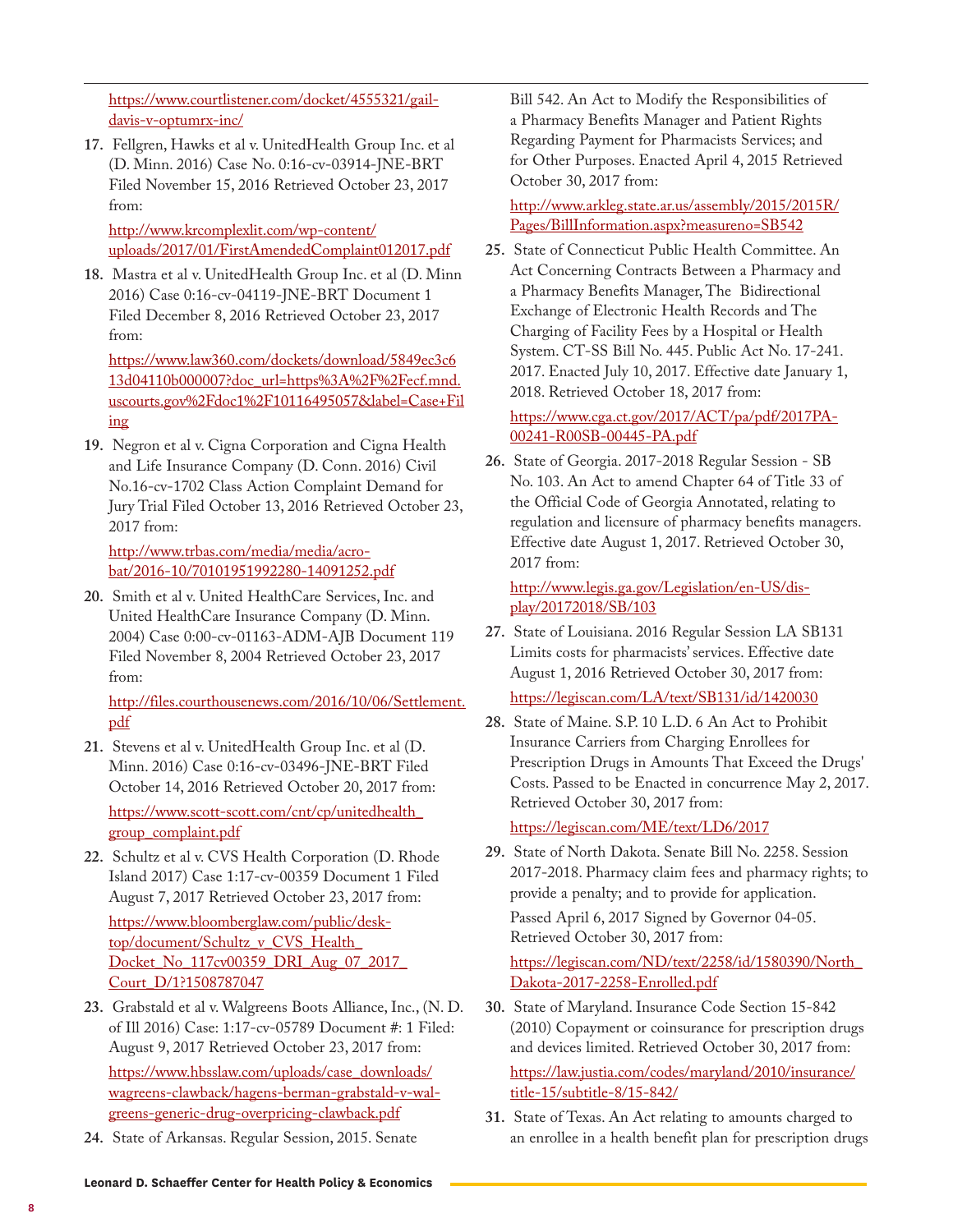covered by the plan. Passed June 6 2012 Effective date: September 1, 2017 SB1076 Retrieved October 30, 2017 from:

https://legiscan.com/TX/text/SB1076/id/1624568

**32.** State Of New York. 2017-2018 Regular Sessions. Bill No. A07504. An Act to Amend the Insurance Law and the Education Law, In Relation to Copayments for Prescription Drugs. Introduced in Assembly April 28, 2017 Retrieved October 30, 2017 from:

http://assembly.state.ny.us/leg/?default\_fld=&bn=A0 7504&term=2017&Summary=Y&Actions=Y&Text= Y&Committee%26nbspVotes=Y&Floor%26nbspVot  $es = Y$ 

**33.** State of North Carolina. Session 2017, Session Law 2017-116, House Bill 466. An Act Relating to the Regulation of Pharmacy Benefit Managers. Passed on July 18, 2017 Retrieved October 30, 2017 from:

https://legiscan.com/NC/bill/H466/2017

**34.** The Centers for Medicare & Medicaid Services. Part I: Draft Methodology for Estimating National Average Retail Prices (NARP) for Medicaid Covered Outpatient Drugs. s.l.: CMS, 2012. Retrieved October 18, 2017 from:

[https://www.medicaid.gov/medicaid-chip-program](https://www.medicaid.gov/medicaid-chip-program-information/by-topics/prescription-drugs/downloads/narpdraftmethodology.pdf)information/by-topics/prescription-drugs/downloads/narpdraftmethodology.pdf

- **35.** First Databank MedKnowledge Documentation. September 2012.
- **36.** The Centers for Medicare & Medicaid Services. Medicare Prescription Drug Benefit Manual – Chapter 5 (updated) September 11, 2011
- **37.** NCPA. Survey of Community Pharmacies. National

Community Pharmacists Association. [Online] June 2016. Retrieved October 18, 2017 from:

http://www.ncpa.co/pdf/dir\_fee\_pharamcy\_survey\_ june\_2016.pdf

**38.** Express Scripts. 2016 Drug Trend Report. Retrieved November 27, 2017 from:

http://lab.express-scripts.com/lab/drug-trend-report

- **39.** Barnett, J. and M. Vornovitsky. Health Insurance Coverage in the United States: 2015. Current Population Reports. US Census Bureau. September 2016
- **40.** Goldman, D., G. Joyce and Y. Zheng. Prescription drug cost sharing: associations with medication and medical utilization and spending and health. JAMA July 4, 2007;298(1):61-9.
- **41.** State of Nevada. An Act Relating to Prescription Drugs. SB 539 Passed June 5, 2017 Retrieved October 30, 2017 from:

https://www.leg.state.nv.us/App/NELIS/ REL/79th2017/Bill/5822/Text

**42.** State of Minnesota. Minnesota Statutes Chapter 151. Sec. 214. Payment Disclosure. Passed February 19, 2004. Retrieved November 9, 2017 from:

https://www.revisor.mn.gov/statutes/?id=151&year=2 013&format=pdf

**43.** State of Florida. HB 589. Prescription Drug Price Transparency; Requires AHCA to collect data on retail prices charged by pharmacies for 300 most frequently prescribed medicines; requires agency to update website monthly. Effective Date: June 9, 2017. Retrieved October 30, 2017 from:

https://www.flsenate.gov/Session/Bill/2017/00589

#### Disclosures

*Support for this project was provided by the Schaeffer Center for Health Policy & Economics and by the the National Institute on Aging of the National Institutes of Health under Award Number P01AG033559. The views expressed herein are those of the authors and do not represent the views of the NIH or the Schaeffer Center. Goldman is a co-founder of Precision Health Economics and holds equity (<1%) in its parent company. Van Nuys has served as a consultant to Precision Health Economics.*